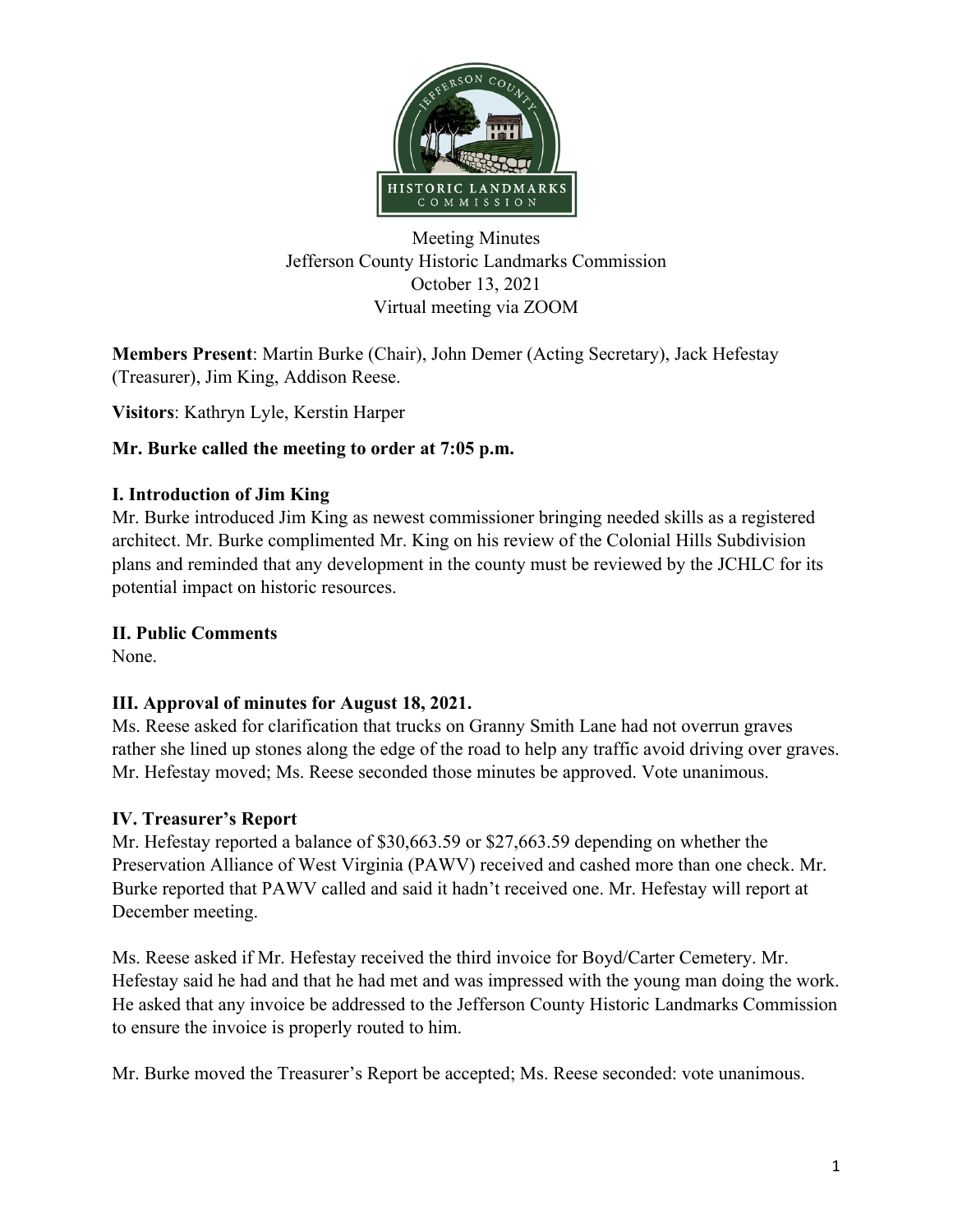### **V. Goals and Objectives**

Mr. Burke explained to our visitors that the State of West Virginia developed wide-reaching goals and objectives for their use. Mr. Burke distilled those of greatest interest to Jefferson County, namely education, awareness, identification, community and economic development, and stewardship. We will discuss these goals at our meeting in December. Ms. Reese talked about closer collaboration with Shepherd University. Mr. Burke said JCHLC already has a Memorandum of Understating with Shepherd and asked Patrick Fuller if Historic Preservation the discipline is a major or minor. Mr. Fuller said the major is history but within the major are concentrations for public history and historic preservation.

Mr. Burke said he would apply to the West Virginia SHPO for a grant for awareness by that would include lectures and inclusion of awareness in the JC school system. He would tag grades four and eight as they are focal to West Virginia history.

Ms. Reese said elementary schools do a West Virginia History Day where someone demonstrates a craft, but she isn't sure whether COVID has affected school visits by outsiders.

Mr. Burke said the National Park Service has a Junior Ranger program with a focus on historic preservation that he would like to see adopted to Jefferson County. He asked Mr. Fuller to investigate the program.

Mr. Burke talked about handing our coloring menu placemats to local restaurants for children to color while waiting for their meal to arrive. Ms. Reese suggested asking Shepherd University to assist.

For adults, Mr. Burke talked about inviting Tom Mayes, a vice president and senior counsel of the National Trust for Historic Preservation, to give a kickoff lecture during Historic Preservation month, May of 2022 in Charles Town.

Mr. Burke said that the JCHLC has concentrated on local houses; he'd like to see more emphasis on commercial buildings. Mr. Burke reminded that the JCHLC operates only in unincorporated areas of the county and that he hoped to get together with other HLC counterparts in Shepherdstown, Charles Town, Middleway, and Harpers Ferry.

Mr. Demer offered to take on "identification," to which Mr. Burke agreed. Mr. Burke will take on "community and economic development."

Mr. Hefestay talked about these being special meetings that would be organized by the JCHLC, but to which anyone was invited. Mr. Burke said we could link the recent lecture on historic tax credits presented by Austin and Carmen Slater in Shepherdstown. Mr. Hefestay talked about inviting Revolutionary War or Civil War reenactors to Peter Burr Farm or Morgan Grove Park.

#### **VI. Announcements and Reports**

A. **Jefferson County Courthouse**. Mr. Burke invited anyone interested to pre-register and view on ZOOM the vetting of the National Historic Landmarks Commission nomination for the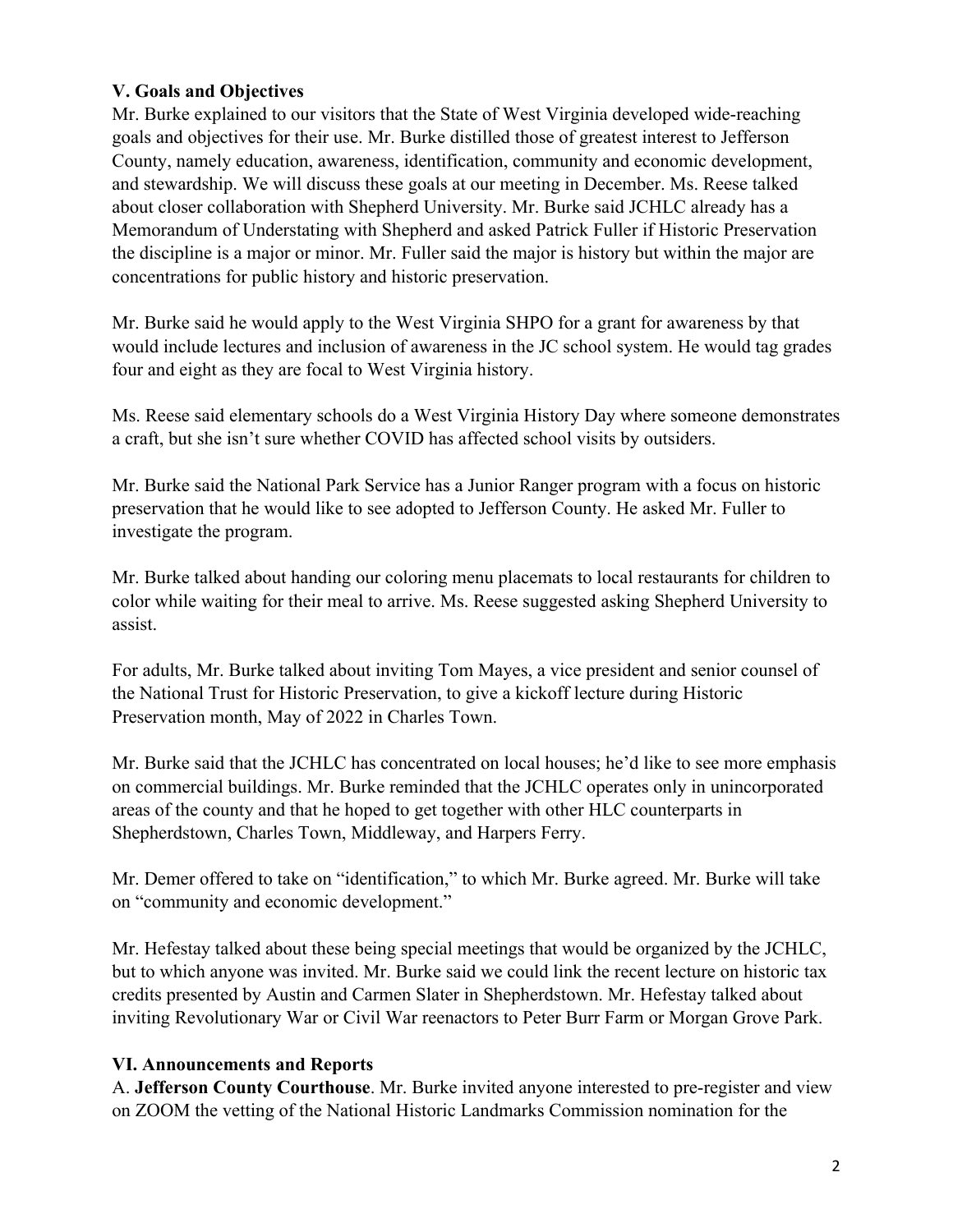Jefferson County Courthouse that focuses on two treason trials held there – the John Brown trial in 1859 and the West Virginia Miners' trial in 1922. Mr. Hefestay volunteered to chair the Courthouse Committee that includes one county commissioner, the mayor, the city planner, county clerk, presiding judge, and county maintenance director.

### **B. Status of Website, Facebook, Instagram**

Mr. Fuller said he had been updating social media sites regularly and that their operation seemed to be going well.

Ms. Reese volunteered that she has saved archives in recent years that includes circus material for the past 100 years that she'd be happy to send to Mr. Fuller.

Mr. Burke reiterated his interest in developing more materials on industry in the county, especially the quarries. Ms. Reese said she has files on the quarries.

Mr. Hefestay suggested broadcasting the courthouse landmark nomination to Tim Cook, editor of the *Spirit* [*of Jefferson County*]. Ms. Reese said that even though the Spirit publishes in hard copy once a week it updates its web page daily.

**C. Boyd-Carter Cemetery**. Ms. Reese reported the project going well with the need to focus on two headstones. Two of her helpers will move the base and set up the headstone. She wasn't sure of how much money she needed for continued work. She said she'd be willing to apply to the Helen Parker Willard Fund for it. Mr. Burke said the Eastern West Virginia Community Foundation is experimenting with awarding funds in advance of work being done rather than in arrears.

#### **D. Status of NR and JC Landmark nominations.**

1. St. Paul's Baptist Church. Ms. Reese said she sent her draft nomination for St. Paul's Church to Mr. Demer for review.

2. Route 340 Project. Mr. Burke recounted that the project would expand to four lanes Route 340 to the Virginia state line. He said the JCHLC received \$50,000 in mitigation funding and that contractor Maral Kalbian has successfully nominated *Clear Spring* to the National Register and is working on a nomination for *Glenwood.* Target is to send the *Glenwood* nomination to Emily Vance at the WV SHPO by the end of 2021. Mr. Burke said the JCHLC is on hold until the highway department finalizes the route.

3. *Beeler's Water Wheel.* Mr. Demer reported that the draft NR nomination is with Emily Vance in Charleston awaiting her review.

4*. Haines House* on Lloyd Road. Mr. Demer met with John Coon, the owner, who agreed to have his property nominated to the National Register.

**E. Status of concept plan reviews.** Mr. Burke reported a 69-house development planned for the Morgan Grove Historic District, all on Shepherdstown water and sewer.